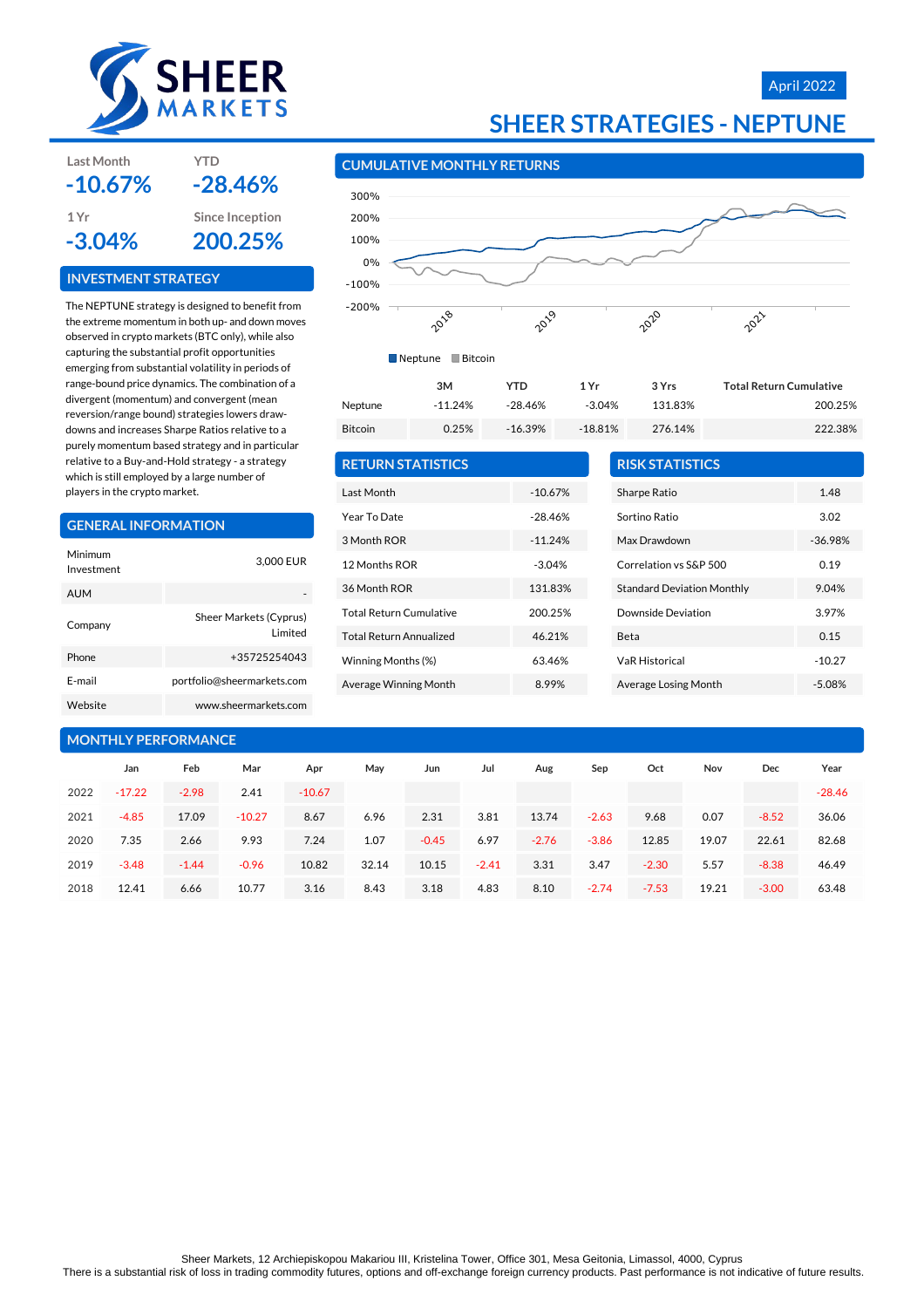



#### **RETURN REPORT**

| Period   | <b>Best</b> | Worst    | Average | Median | Last     |
|----------|-------------|----------|---------|--------|----------|
| 1 Month  | 32.14       | $-17.22$ | 3.85    | 3.25   | $-10.67$ |
| 3 Months | 54.53       | $-28.72$ | 11.76   | 9.57   | $-11.24$ |
| 6 Months | 62.91       | $-36.91$ | 24.71   | 25.05  | $-36.91$ |
| 1 Year   | 89.36       | $-3.04$  | 53.05   | 58.86  | $-3.04$  |
| 2 Years  | 146.33      | 63.10    | 106.72  | 104.15 | 63.10    |
| 3 Years  | 192.65      | 131.83   | 167.67  | 168.82 | 131.83   |
| 5 Years  |             |          |         |        |          |

#### **DRAWDOWN REPORT**

|                |          |                | No. Depth (%) Length (Months) Recovery (Months) Start date End date |         |         |
|----------------|----------|----------------|---------------------------------------------------------------------|---------|---------|
|                | -36.98   | 5              | 0                                                                   | 12/2021 |         |
| $\mathfrak{D}$ | $-10.27$ | $\overline{2}$ | $\mathbf{1}$                                                        | 09/2018 | 11/2018 |
| 3              | $-10.27$ | 1              | $\mathcal{P}$                                                       | 03/2021 | 05/2021 |
| 4              | $-8.88$  | $\overline{4}$ | $\mathbf{1}$                                                        | 12/2018 | 04/2019 |
| 5              | $-8.38$  | 1              | 2                                                                   | 12/2019 | 02/2020 |



**O** Neptune **Bitcoin** 



#### **VOLATILITY (12 MONTHS ROLLING)**

## **SHEER STRATEGIES - NEPTUNE**

### **DISTRIBUTION OF MONTHLY RETURNS**



Neptune Bitcoin

#### **DRAWDOWN**



#### **12 MONTH ROLLING ROR**



### **DOWN CAPTURE VS. BITCOIN**



<sup>■</sup>Neptune ■Bitcoin